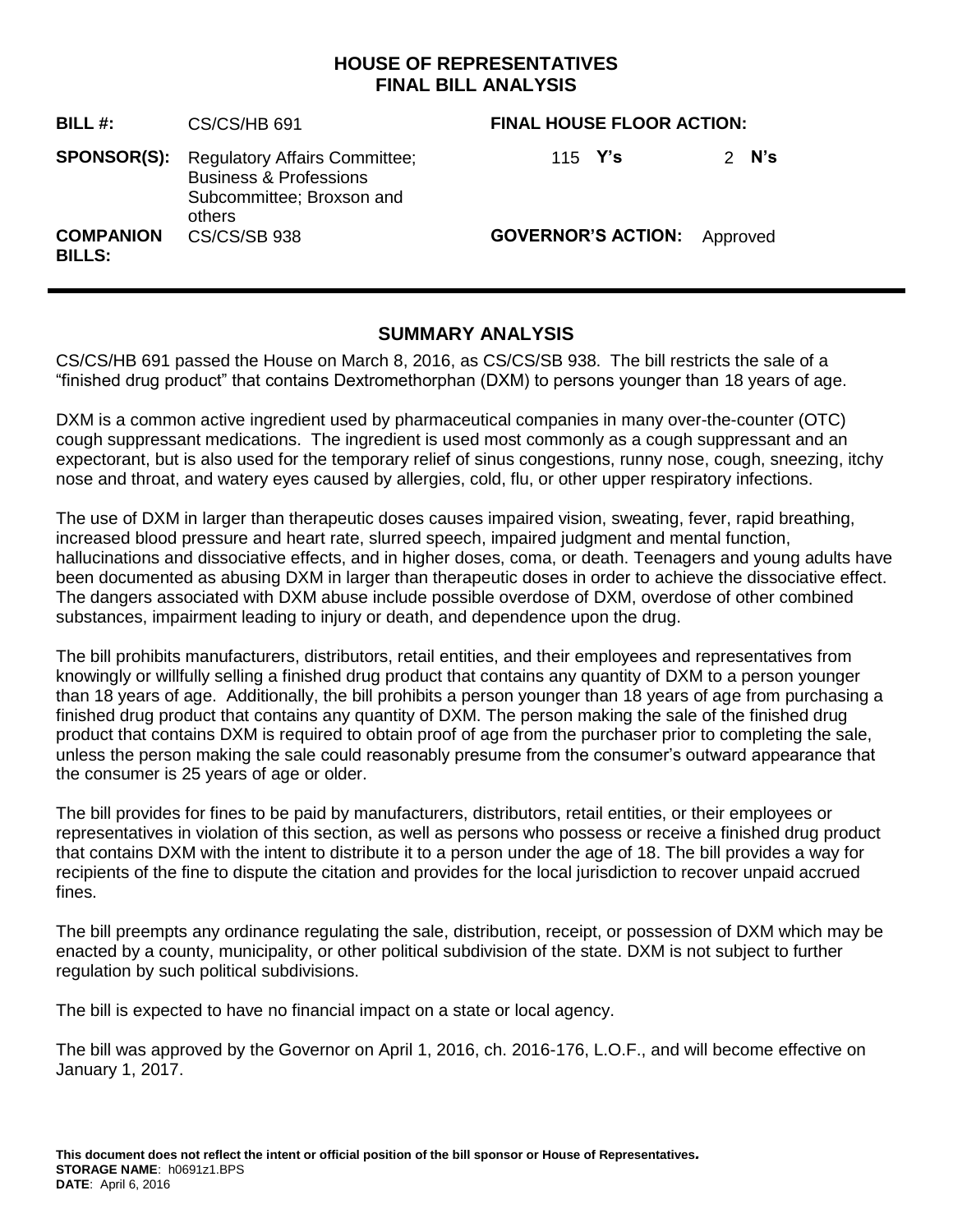# **I. SUBSTANTIVE INFORMATION**

### A. EFFECT OF CHANGES:

## **Background**

#### *General:*

DXM is a common active ingredient used by pharmaceutical companies in many OTC cough suppressant medications. The ingredient is used most commonly as a cough suppressant and an expectorant, but is also used for the temporary relief of sinus congestions, runny nose, cough, sneezing, itchy nose and throat, and watery eyes caused by allergies, cold, flu, or other upper respiratory infections. Approximately 70 products which contain DXM are available to consumers. Additionally, DXM can be purchased in bulk over the internet in a powder form as the pure raw ingredient used by pharmaceutical companies to manufacture cough medicines. When taken as directed in an OTC medication, DXM has few side effects and has a long history of safety and effectiveness.<sup>1</sup>

The use of DXM in larger than therapeutic doses causes impaired vision, sweating, fever, rapid breathing, increased blood pressure and heart rate, slurred speech, impaired judgment and mental function, hallucinations and dissociative effects, and in higher doses, coma.<sup>2</sup> Teenagers and young adults have been documented as abusing DXM in larger than therapeutic doses in order to achieve the dissociative effect, where the drug distorts how they perceive sight and sound and creates a feeling of detachment from the environment. $3$  The dangers associated with DXM abuse include possible overdose of DXM, overdose of other combined substances, impairment leading to injury or death, and dependence upon the drug.

#### *Overdoses:*

Before 2009, there were five documented fatal overdoses associated with ingestion of DXM. <sup>4</sup> Very high doses of DXM are shown to shut down the central nervous system, causing death. Additionally, OTC medications that include DXM typically are combined with acetaminophen to relieve pain, or other medications that can be toxic in larger than therapeutic doses, causing liver damage, heart attack, stroke, and death.

#### *Impairment:*

DXM causes impaired vision, altered consciousness, and hallucinations, which can lead to irrational or dangerous behavior or otherwise impede the ability of a person to act responsibly. A person who is suffering from these conditions would be a risk to themselves and others if they chose to operate a motor vehicle or otherwise be in a place where their safety was not insured. Individuals have killed and been killed in car related accidents while high on DXM.<sup>5</sup>

 $\overline{a}$ 

<sup>1</sup> Center for Substance Abuse Research, *Dexatromethrophan (DXM)*, found at<http://www.cesar.umd.edu/cesar/drugs/dxm.asp> (last visited January 6, 2016).

<sup>&</sup>lt;sup>2</sup> WebMD, *Teen Drug Abuse of Cough Medicine*, found at [http://www.webmd.com/parenting/teen-abuse-cough-medicine-9/teens-and](http://www.webmd.com/parenting/teen-abuse-cough-medicine-9/teens-and-dxm-drug-abuse?page=3)[dxm-drug-abuse?page=3](http://www.webmd.com/parenting/teen-abuse-cough-medicine-9/teens-and-dxm-drug-abuse?page=3) (last visited January 6, 2016).

<sup>&</sup>lt;sup>3</sup> What is DXM, *About DXM*, found at [http://www.whatisdxm.com/about-dxm.html,](http://www.whatisdxm.com/about-dxm.html) (last visited January 6, 2016).

<sup>4</sup> Journal of Analytical Toxicology, Vol. 33, March 2009, Fi*ve Deaths Resulting from Abuse of Dextromethorphan Sold Over the Internet*, found at

[https://www.researchgate.net/publication/24037337\\_Five\\_Deaths\\_Resulting\\_from\\_Abuse\\_of\\_Dextromethorphan\\_Sold\\_Over\\_the\\_Int](https://www.researchgate.net/publication/24037337_Five_Deaths_Resulting_from_Abuse_of_Dextromethorphan_Sold_Over_the_Internet) [ernet,](https://www.researchgate.net/publication/24037337_Five_Deaths_Resulting_from_Abuse_of_Dextromethorphan_Sold_Over_the_Internet) (last visited on January 6, 2016).

<sup>5</sup> The Morning Call, *Moore teen who drove high on 'poor man's PCP,' killing 2, pleads guilty*," found at

[http://www.mcall.com/news/breaking/mc-moore-township-teen-killed-two-while-driving-high-cough-syrup-20151023-story.html,](http://www.mcall.com/news/breaking/mc-moore-township-teen-killed-two-while-driving-high-cough-syrup-20151023-story.html) (last visited on January 6, 2016).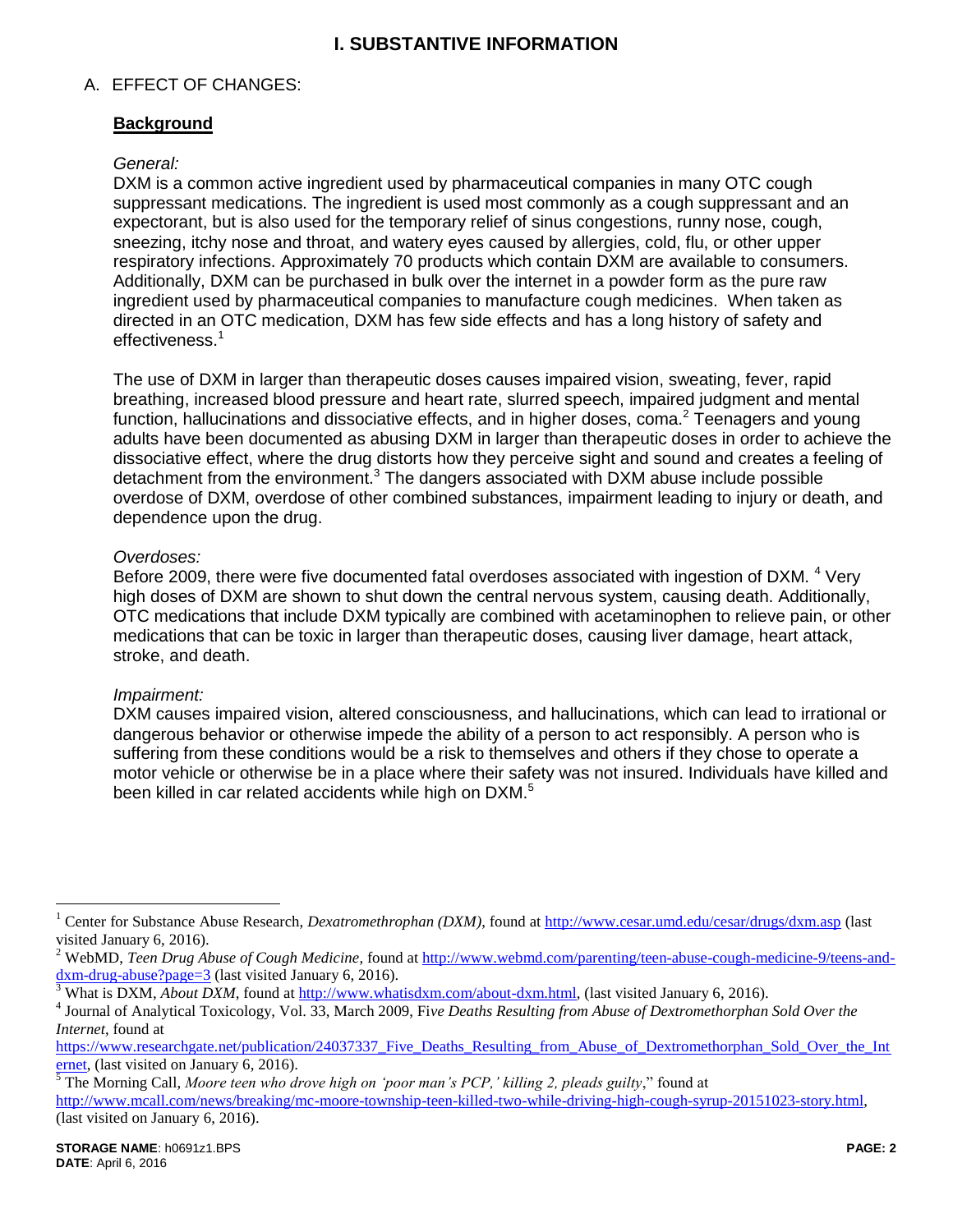### *Dependence:*

The level and likelihood of experiencing addiction to DXM depends upon the dose and frequency of the use by an individual. High dose chronic use of DXM can lead to toxic psychosis, a mental condition which is characterized by loss of contact with reality and confusion, as well as other physiological and behavioral problems.<sup>6</sup>

## *Regulation:*

The sale of DXM directly to consumers is not regulated by the state of Florida or the Federal government. It is not considered a controlled substance that would require a prescription. The Federal Drug Administration approved DXM in 1958 as an OTC cough suppressant. During the 1960s and 70s, DXM was available OTC in tablet form by the brand name of Romilar. In 1975, the extensive abuse of Romilar was recognized, and the medication was removed from the OTC market. However, DXM was specifically excluded from the 1970 Controlled Substances Act (CSA), which required the regulation of manufacture, importation, possession, use, and distribution of certain medications. Because DXM was excluded from the CSA, it remained legal to produce and sell in OTC medications, thus it was still readily available for abuse. Shortly after the removal of Romilar from the market, other pharmaceutical companies introduced other medications, including various cough syrups, which included  $DXM.^7$  These new medications were allegedly designed to limit recreation use by creating an unpleasant taste if consumed in large quantities. However, shortly after their introduction, many of the companies introduced more tolerable flavors in order to increase sales of their products.<sup>8</sup>

Currently, larger retailers such as Target, Walgreens, and CVS already prohibit their employees from selling DXM-related products to persons under the age of 18. Therefore, the possible violations of this provision are likely to be related to the sale of DXM-related products from smaller retailers or retailers that do not specialize in the sale of OTC medications and do not currently require age verification prior to sale.

## **Effect of the Bill**

The bill restricts the sale of a "finished drug product" that contains DXM to persons younger than the age of 18. The term "finished drug product" is defined to mean a drug legally marketed under the Federal Food, Drug, and Cosmetic Act that is in finished dosage form. The term "drug" is defined pursuant to s. 499.003(18), F.S.

The bill specifies that a manufacturer, distributor, retail entity, or its employee or representative is prohibited from knowingly or willfully selling a finished drug product that contains any quantity of DXM to a person younger than 18 years of age. Additionally, the bill prohibits a person younger than 18 years of age from purchasing a finished drug product that contains any quantity of DXM.

The employee or representative making the sale of the finished drug product that contains DXM is required to obtain proof of age from the purchaser prior to completing the sale, unless the person making the sale could reasonably presume from the consumer's outward appearance that the consumer is 25 years of age or older. "Proof of age" is defined to mean any document issued by a governmental agency that contains the date of birth and a description or photograph of the person purchasing the finished drug product. The term includes, but is not limited to, a passport, United States Armed Services identification card, driver license, or an identification card issued by this state or another state of the United States.

 $\overline{a}$ 

<sup>&</sup>lt;sup>6</sup> Jaffe, J.H., Encyclopedia of Drugs and Alcohol, Vol. 1. (Simon & Schuster MacMillan: New York, 1995).

 $<sup>7</sup>$  Id. at 1.</sup>

<sup>8</sup> Id. at 1.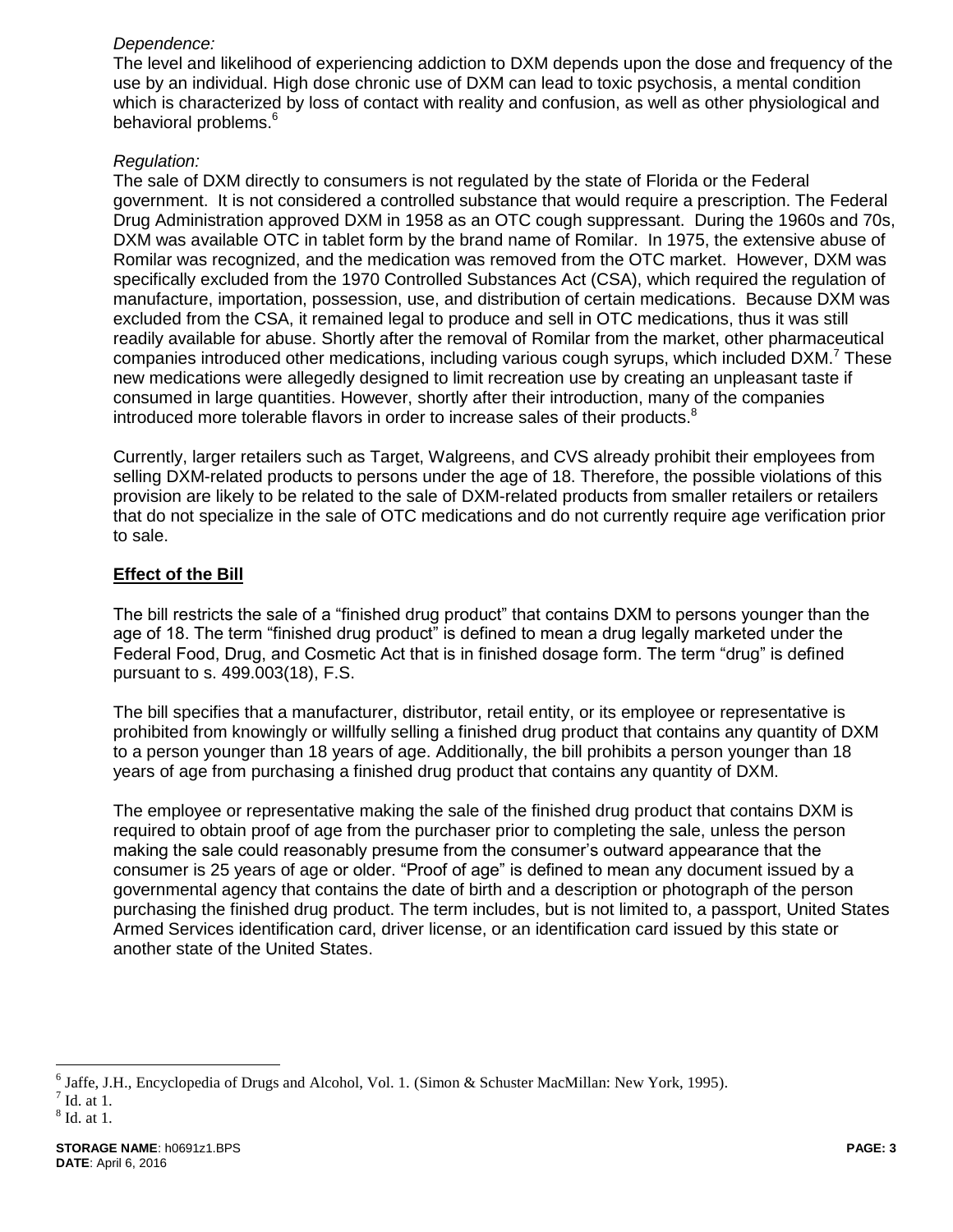The bill provides for fines to be paid by entities or individuals found in violation of the bill's requirements.

A manufacturer, distributor, or retailer whose employee sells to a consumer under the age of 18 during the course of employment or in association with the manufacturer, distributor, or retailer, is subject to:

- A warning for the initial violation at each sales location;
- A civil citation imposing a \$100 fine for any subsequent violations at each sales location.

Note: The manufacturer, distributor, or retailer may avoid the fine if it can demonstrate a good faith effort to comply with the requirements.

A person who possesses or receives a finished drug product that contains DXM with the intent to distribute it to a person under the age of 18 is subject to a civil citation imposing a fine of \$100.

An employee or representative of a manufacturer, distributor, or retailer who sells to a person under the age of 18 during the course of employment is subject to a warning.

The fines accrue and may be recovered in a civil action brought by the local jurisdiction. The citation issued to a person in possession with the intent to distribute must include information regarding how to dispute the penalty, and shall clearly state that the violation is a noncriminal violation. The citation issued to the manufacturer, distributor, or retailer must include:

- The date and approximate time of the sale in violation of this section;
- The location of the sale, including the address;
- The name of the employee or representative that completed the sale;
- Information regarding how to dispute the penalty; and
- Notice that the violation is a noncriminal violation.

A citation issued to a manufacturer, distributor, or retailer must be provided to the manager on duty. If no manager on duty is available, the law enforcement officer may attempt to contact the manager. If the attempt to contact fails, a copy of the citation may be given to an employee 18 years of age or older and a copy mailed by certified mail to the owner's business address as filed with the Department of State or the law enforcement officer may return for service to the manager at a later time.

The citation may be disputed by the recipient of the penalty by the recipient by providing a notice of dispute to the clerk of the county court in the jurisdiction in which the violation occurred within 15 days of receipt of the penalty. The local jurisdiction then must hold a hearing in a court of competent jurisdiction. If the court finds in favor of the jurisdiction, the jurisdiction can then recover the fine.

The bill does not:

- Restrict the placement of finished drug products that contain DXM in a retail store, restrict direct access of consumers to the finished drug product, or require the maintenance of transaction records;
- Create a criminal violation; or
- Apply to a medication that contains DXM that is sold pursuant to a prescription.

The bill preempts any ordinance regulating the sale, distribution, receipt, or possession of DXM which may be enacted by a county, municipality, or other political subdivision of the state. DXM is not subject to further regulation by such political subdivisions.